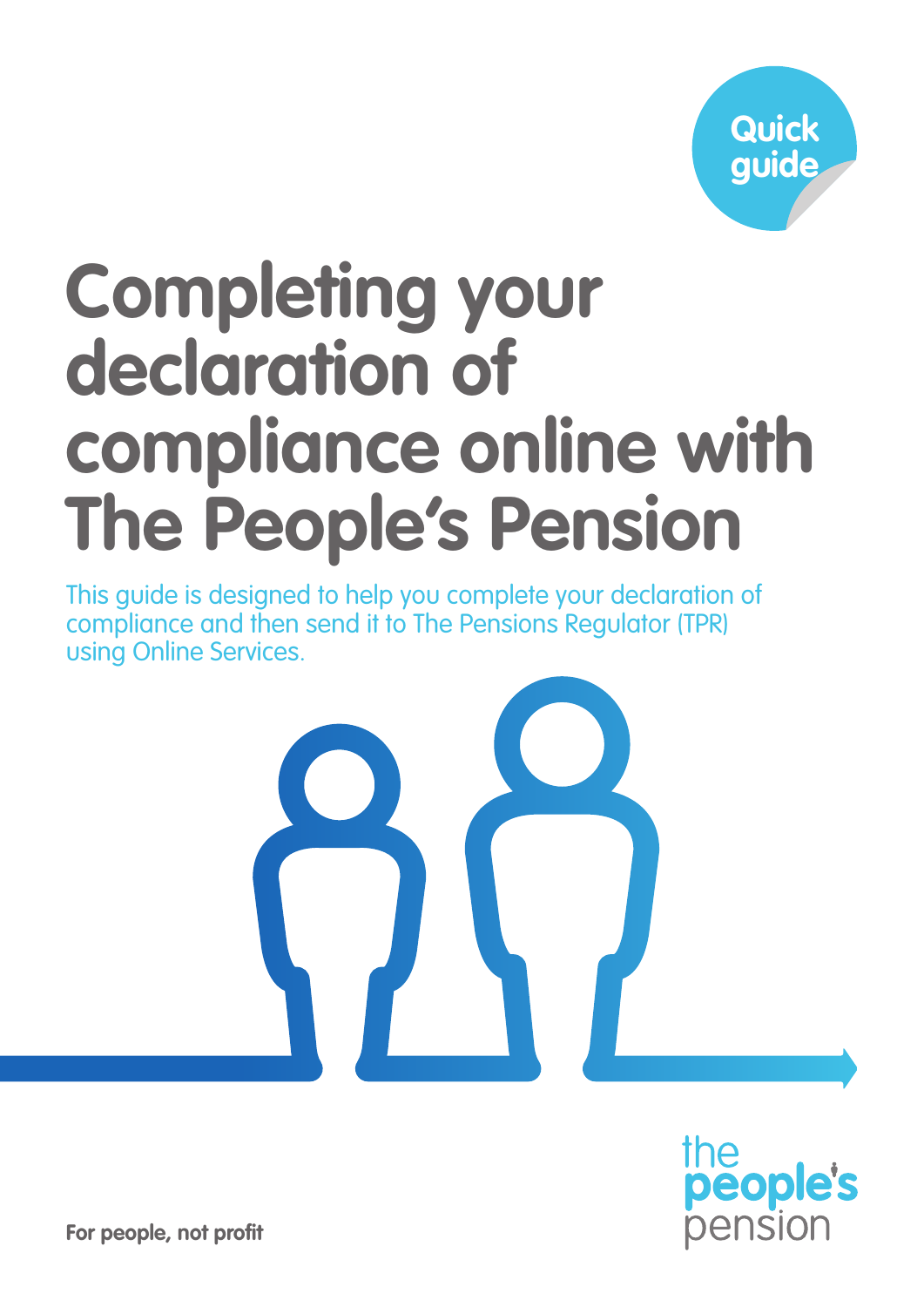## **What's a declaration of compliance?**

As part of your auto-enrolment duties, you need to let The Pensions Regulator know what you've done to comply. You do this by completing a declaration of compliance. This needs to be done within 5 calendar months of your duties start date, and must be after your initial employee data file has been uploaded.

You can complete this using Online Services – follow this guide to find out what you need to do.



If you'd rather complete the declaration on The Pensions Regulator's website please visit **www.autoenrol.tpr.gov.uk**.

## **Log in to Online Services**

Firstly, log in to Online Services and open the employer account you'd like to complete a declaration for. An action to complete your declaration of compliance will also show on your account home screen when:

- your duties start date has passed and
- you've submitted your first employee data.
- Click on the  $\left| \bullet \bullet \bullet \right|$  and select 'Declaration of compliance'.

|                                        |                                | <b>Manage employees</b> |                             | <b>Manage payments</b> |
|----------------------------------------|--------------------------------|-------------------------|-----------------------------|------------------------|
| $\mathbf{v}$ - 0                       | Submit employee data           | <b>Select</b>           | Make a payment              | Select                 |
| Go to account                          | Manage scheme leavers/opt outs | None to<br>manage       | Request a refund            | Select                 |
|                                        | Manage employee details        | Select                  | <b>Account transactions</b> | <b>Select</b>          |
| Submit employee data<br>Make a payment |                                |                         | Automated collection        | <b>Activate</b>        |
| Declaration of compliance<br>o         | <b>Manage employer</b>         |                         | <b>Help</b>                 |                        |
| <b>Documents</b>                       | Manage worker groups           | Select                  | View documents              | Select                 |
|                                        | Company details                | <b>Select</b>           | Resource library            | <b>Select</b>          |
|                                        | Declaration of compliance      | <b>Select</b>           | Give us your feedback       | <b>Select</b>          |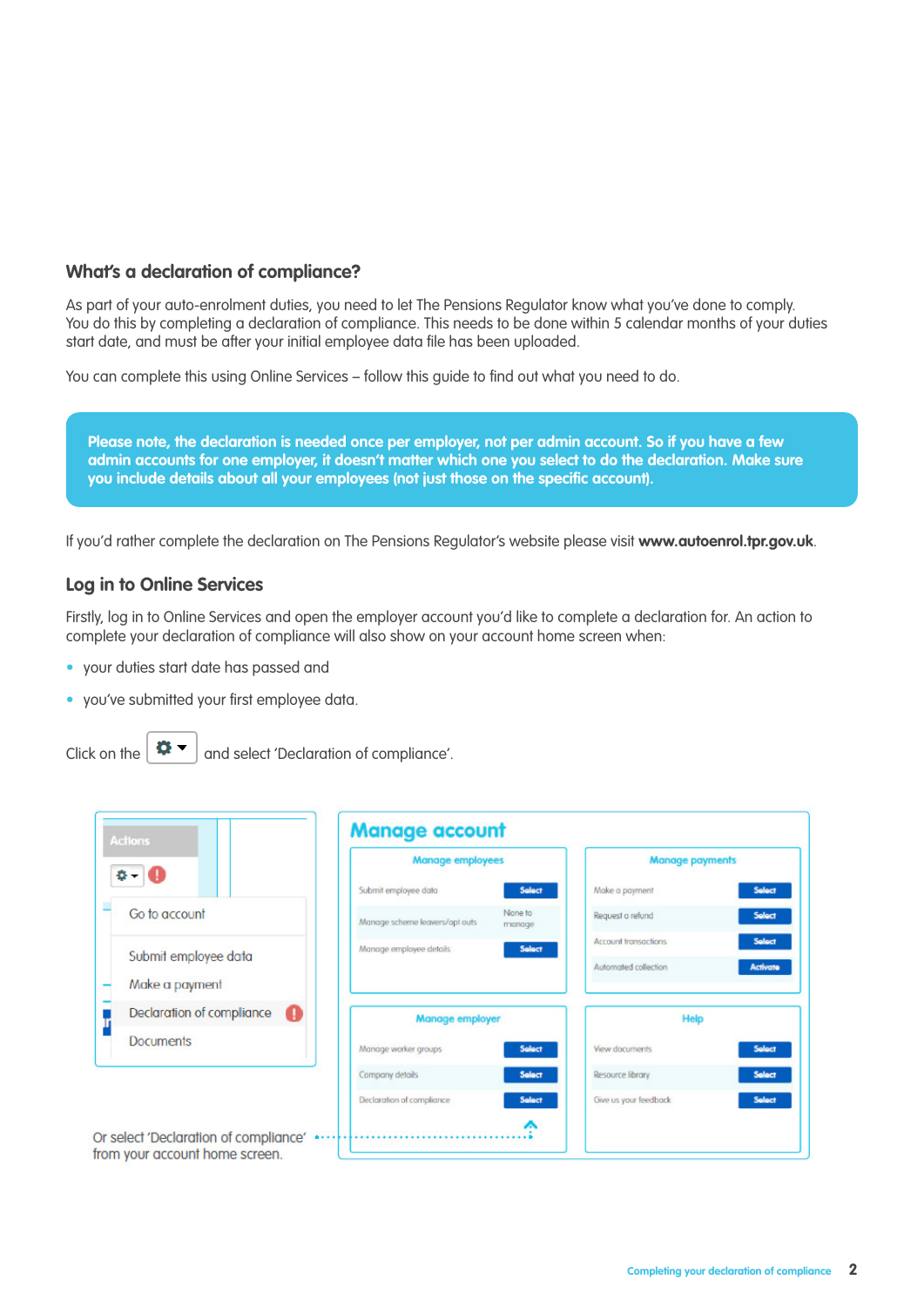## **Declaration of compliance**

#### - What is the declaration of compliance?

It's a legal requirement to submit information to The Pensions Regulator about how you've complied with your employer duties. You should do this within five calendar months of your staging/duties start date - otherwise you may be fined.

#### How to complete the declaration

. You can ask us to submit the declaration on your behalf.

. Or you can complete it yourself and submit it on The Pensions Regulator's website. (Please note, if you've already done this, a new submission will override any earlier versions.)

Whatever you decide, let us know. And please make sure you have the appropriate authority to make this decision on behalf of your company.

+ What is the declaration of compliance?

#### Please tell us about your pension schemes

Does Mr Help Guide use any other pension provider - other than The People's Pension - for automatic enrolment?  $OY_{PS}$   $ONI_{OR}$ 

We'll ask you if you're using any other providers for your autoenrolment duties. If you select 'Yes' we're unable to submit the declaration for you – instead we'll give you a form to download. You'll need to visit **www.autoenrol.tpr.gov.uk** to submit it.

The People's Pension can't submit this to The Pensions Regulator for you because you're using more than one pension scheme for automatic enrolment.

We've provided a declaration of compliance document below though. We've already completed our details, so once you've completed your details you can submit it to The Pensions Regulator.

**Download your form** 

Would you like The People's Pension to submit the declaration of compliance on your behalf?  $OY_{PS}$   $ONo$ 

If you're only using The People's Pension, we can help you submit your declaration. Simply select 'Yes' when asked if you'd like our help, and we'll provide you with a form to complete.

**If your business has already completed the declaration through The Pensions Regulator's website you won't need to do it again through Online Services with us. Select 'No' when asked if you'd like our help.**

**If you do use Online Services to submit your declaration again, this will override any earlier versions.**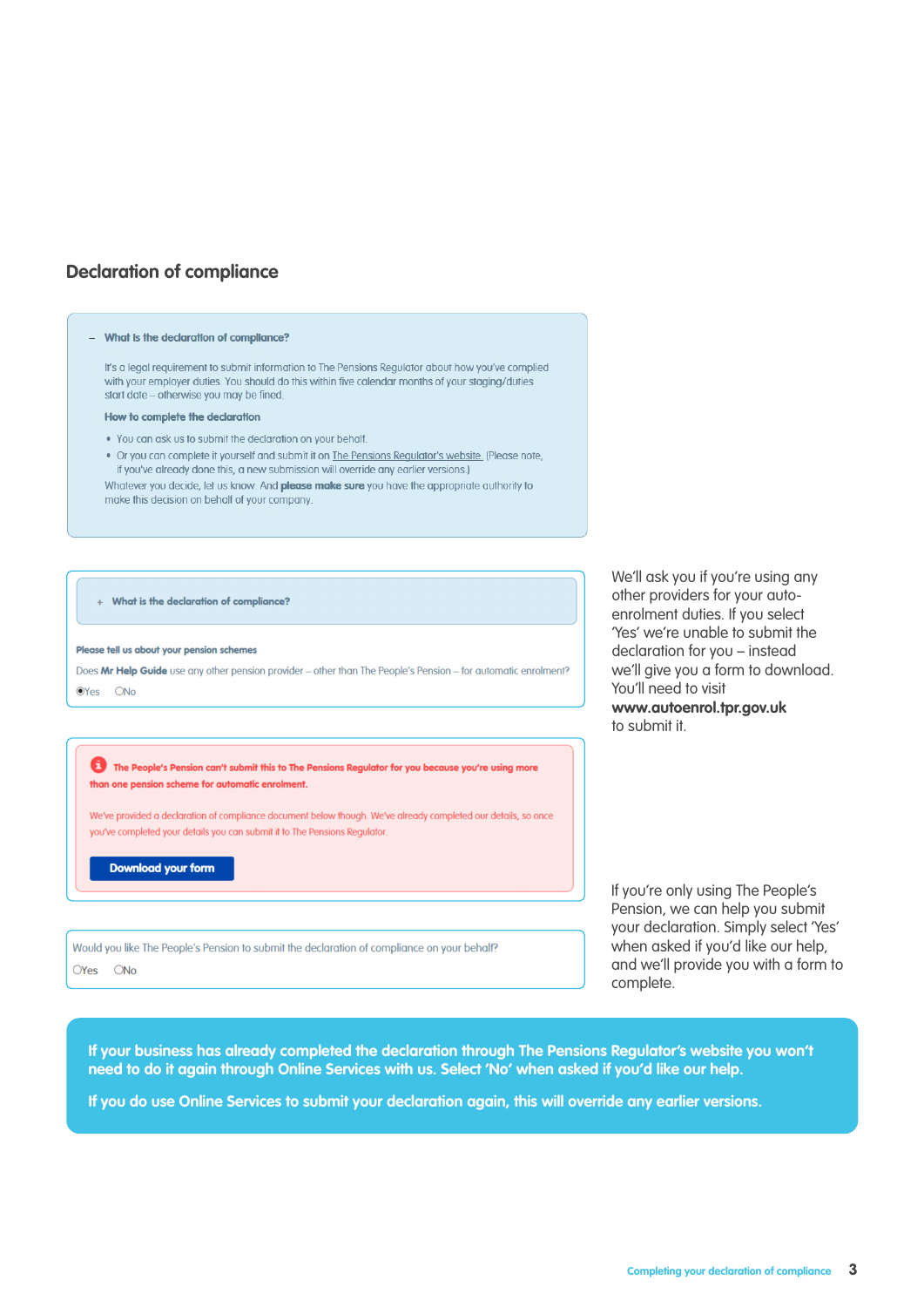| <b>Employer name:</b>                                       | Mr Help Guide   |    | ×  |
|-------------------------------------------------------------|-----------------|----|----|
| Letter code:                                                |                 | Q  |    |
| Companies House number (if applicable):                     |                 | ุค |    |
| Industrial and Provident Society number (if<br>applicable): |                 |    |    |
| Registered charity number (if applicable):                  |                 | ℯ  |    |
| VAT registration number (if applicable):                    |                 | 0  |    |
| Address line 1:                                             | 12 Manor Royal  |    | ×. |
| Address line 2:                                             |                 |    |    |
| Address line 3:                                             |                 |    |    |
| City:                                                       | Crawley         |    |    |
| County:                                                     | <b>W Sussex</b> |    |    |
| Postcode:                                                   | <b>RH10 9QP</b> |    |    |

First you'll be asked to fill out some basic information and contact details.

This is a 10 digit code provided to you by The Pensions Regulator (TPR). TPR will write to you as soon as possible to confirm the code.

| Title:           | $\ast$<br>$\vee$<br>Mr     |             |
|------------------|----------------------------|-------------|
| Forename:        | <b>User</b>                | $\ast$<br>Ω |
| Surname:         | Guide                      | $\ast$<br>⊙ |
| Job title:       |                            | $\ast$      |
| Email address-   | userguide@bandce.co.uk     | $\ast$      |
| Email preferred: | $\cdot$ 0<br>$\vee$<br>Yes |             |

This will be the person TPR contacts if they have any questions. It will be pre-filled with the initial primary contact, but you can overwrite this if you want to. You'll need to provide details of the name and job title of the owner or most senior person at the company. This could be the person who employs a personal care assistant or someone to help them in the home. This must not be the name of an agent or third party completing a declaration on the employer's behalf.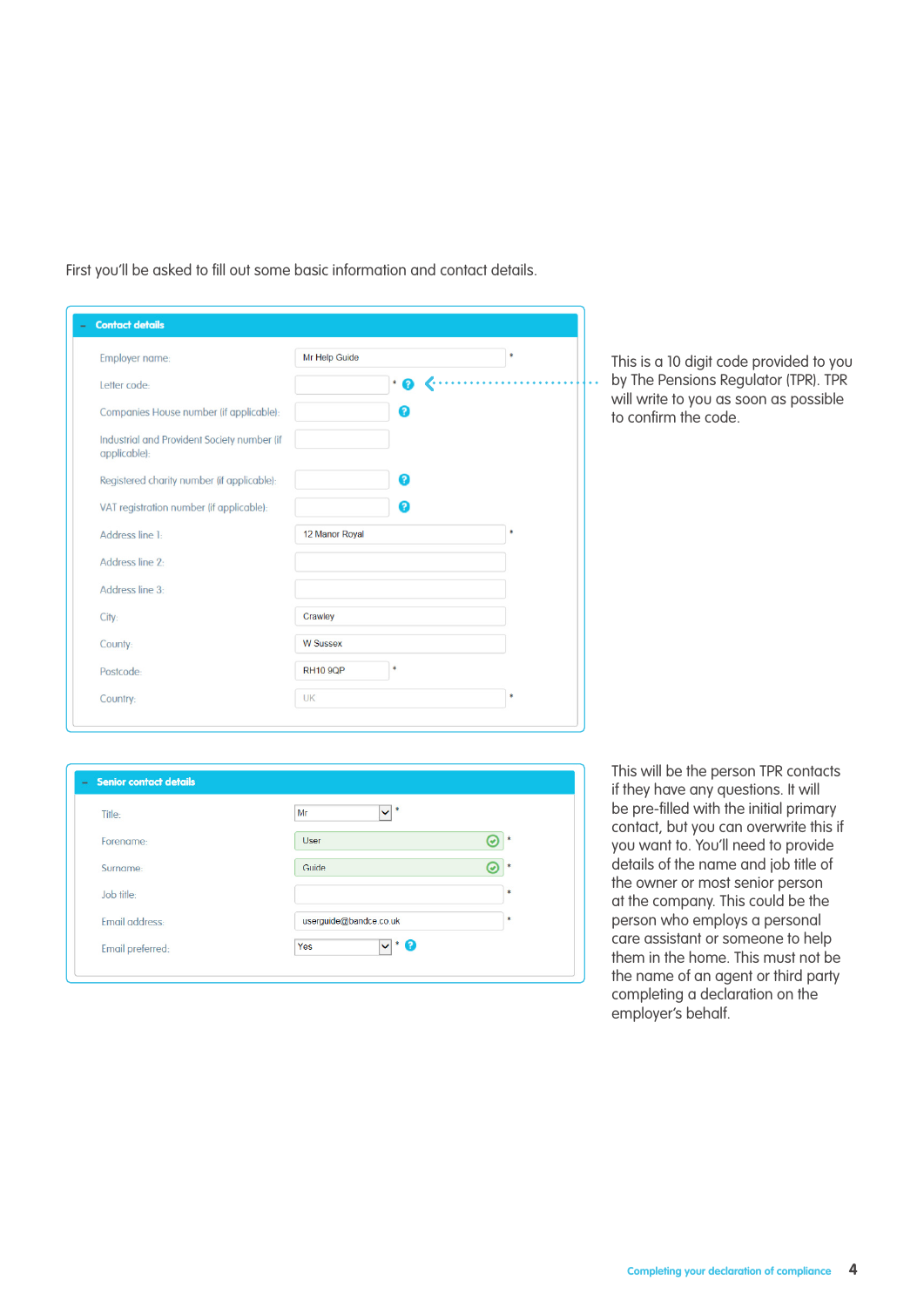### **Employer details**

If you operate multiple PAYE references, you need to notify The Pensions Regulator using the employer PAYE scheme reference form, which can be found at www.tpr.gov.uk/employer-paye This is to help The Pensions Regulator connect all the employers' PAYE schemes and will mean that you only need to declare once - the declaration is required once for each employer and not for each PAYE scheme.

| PAYE scheme reference (1)                                                  |                    |   |
|----------------------------------------------------------------------------|--------------------|---|
| PAYE scheme reference (2)                                                  |                    |   |
| PAYE scheme reference (3)                                                  |                    |   |
| PAYE scheme reference (4)                                                  |                    |   |
| Number of employees you must have<br>enrolled into the pension scheme:     | * 0                |   |
| Employees already in a pension scheme<br>suitable for automatic enrolment: | * 0                |   |
| Eligible employees which are subject to a<br>transitional period:          | ' ဓ                |   |
| Other employees not accounted for:                                         | * Q                |   |
| Total employees in employment:                                             |                    |   |
| Have you used postponement from your<br>staging/duties start date?:        | Please Select<br>۰ | 7 |

**If you have more than one admin account, you don't need to complete the form for each account. Make sure you include all your employees on the one declaration though. If you have several payrolls then you'll need to provide the PAYE reference numbers. These can be found on the letter you received from The Pensions Regulator about auto-enrolment. You can also find it on your letter from HM Revenue & Customs when you first registered as an employer, or from your payroll software.** 

This is a 3 digit tax district number followed by the reference – eg 123/A246. It can be found on your payroll software, tax letters and the payslips issued to your employees. **1**

Be careful not to confuse this with your Tax Office reference, which is a much longer number.

- Employees who must be autoenrolled on your duties start date: **2**
- are aged 22 to State Pension age (SPA) and
- earn above the earnings trigger for auto-enrolment (currently £10,000 a year) and
- work, or ordinarily work, in the UK.

This is the number of employees that are already active members of another autoenrolment pension scheme on your duties start date. **3**

This is only applicable if you're using a defined benefit or hybrid pension scheme. **4**

This is everybody else in employment on your duties start date. You should include anyone that has opted in during their postponement period and anyone who has since left employment. **5**

Postponement is the option to delay working out which of your employees to put into a pension scheme by up to 3 months from your duties start date. **6**